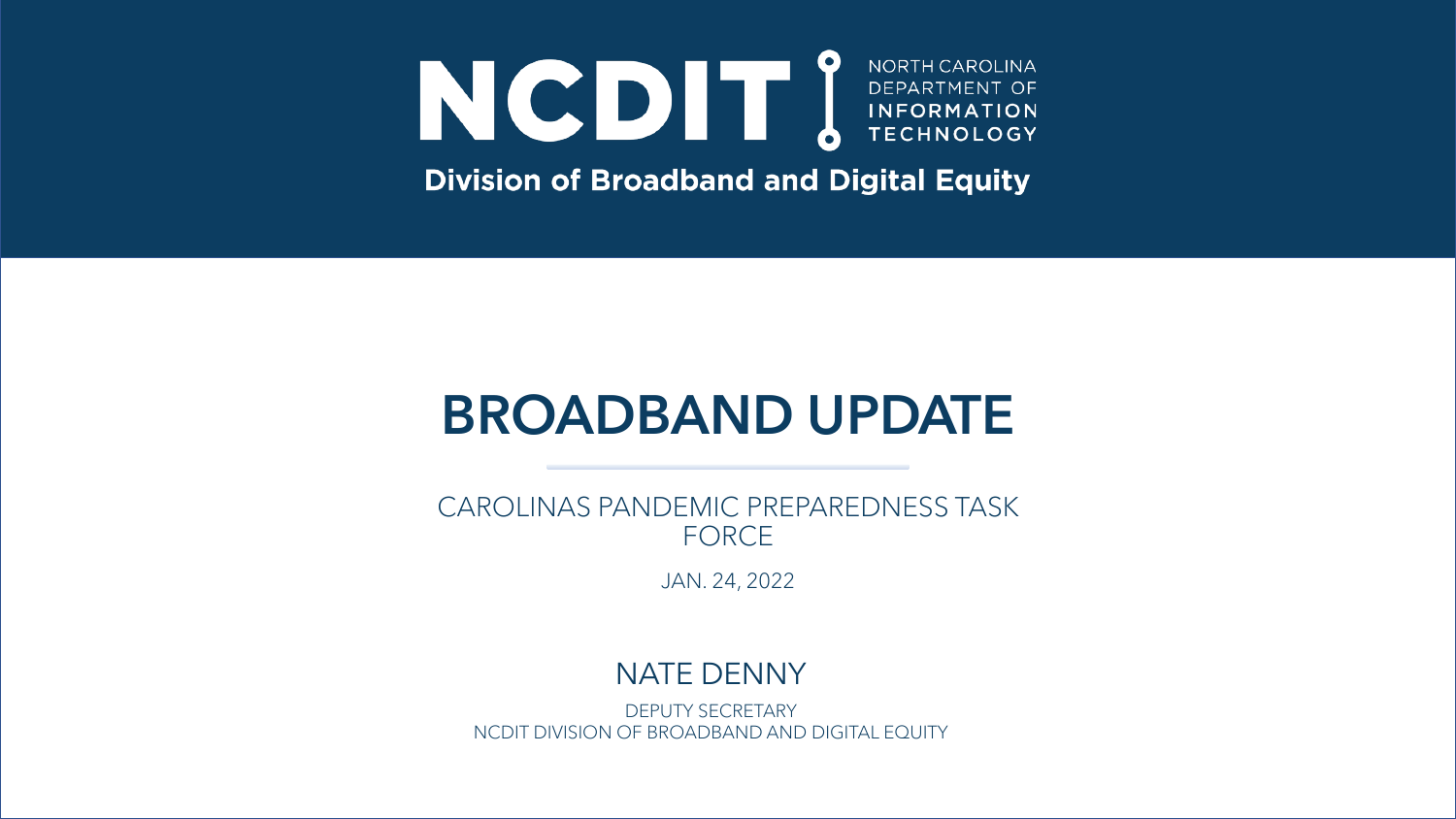**Approximately 1.1 million North Carolina households lack access to high-speed internet in their homes<sup>2</sup> and cannot afford it. Many residents also lack the skills to effectively use it. We can achieve digital equity in North Carolina by addressing the following factors:**



#### **INFRASTRUCTURE**

due to lack of infrastructure.<sup>3</sup> At least 266,000 North Carolina households, likely much higher, currently do not have access to high-speed internet of 100/10+



#### **AFFORDABILITY**

Approximately 1.3 million households would have to pay more than 2% of their annual income to afford a broadband cost of \$60/month.<sup>4</sup>



#### **DIGITAL LITERACY AND ENABLEMENT**

An estimated 430,000 households are without a home laptop or desktop computer. Of those, approximately 180,000 do not have a smartphone.<sup>5</sup> As many as 1.2 million adults may lack the digital literacy required to begin taking advantage of digital services.<sup>6</sup>

Percent of Households Without a High-Speed Internet Subscription (2019)<sup>7</sup>



1. Data on this slide is based on a 2021 study by McKinsey & Company. | 2. U.S. Census Bureau, 2019 American Community Survey (ACS) Microdata | 3. FCC Form 477, FCC 2019 block demographic estimates | 4. U.S. Census Bureau, 2019 American Community Survey (ACS) Microdata | 5. U.S. Census Bureau, 2019 American Community Survey (ACS) Microdata; 2021 Census Pulse Survey | 6. National Center for Education Statistics | 7. U.S. Census Bureau, 2019 American Community Survey (ASC) Microdata, for respondents who don't have an internet subscription or that only have cellular data or only have dial-up, satellite or other.

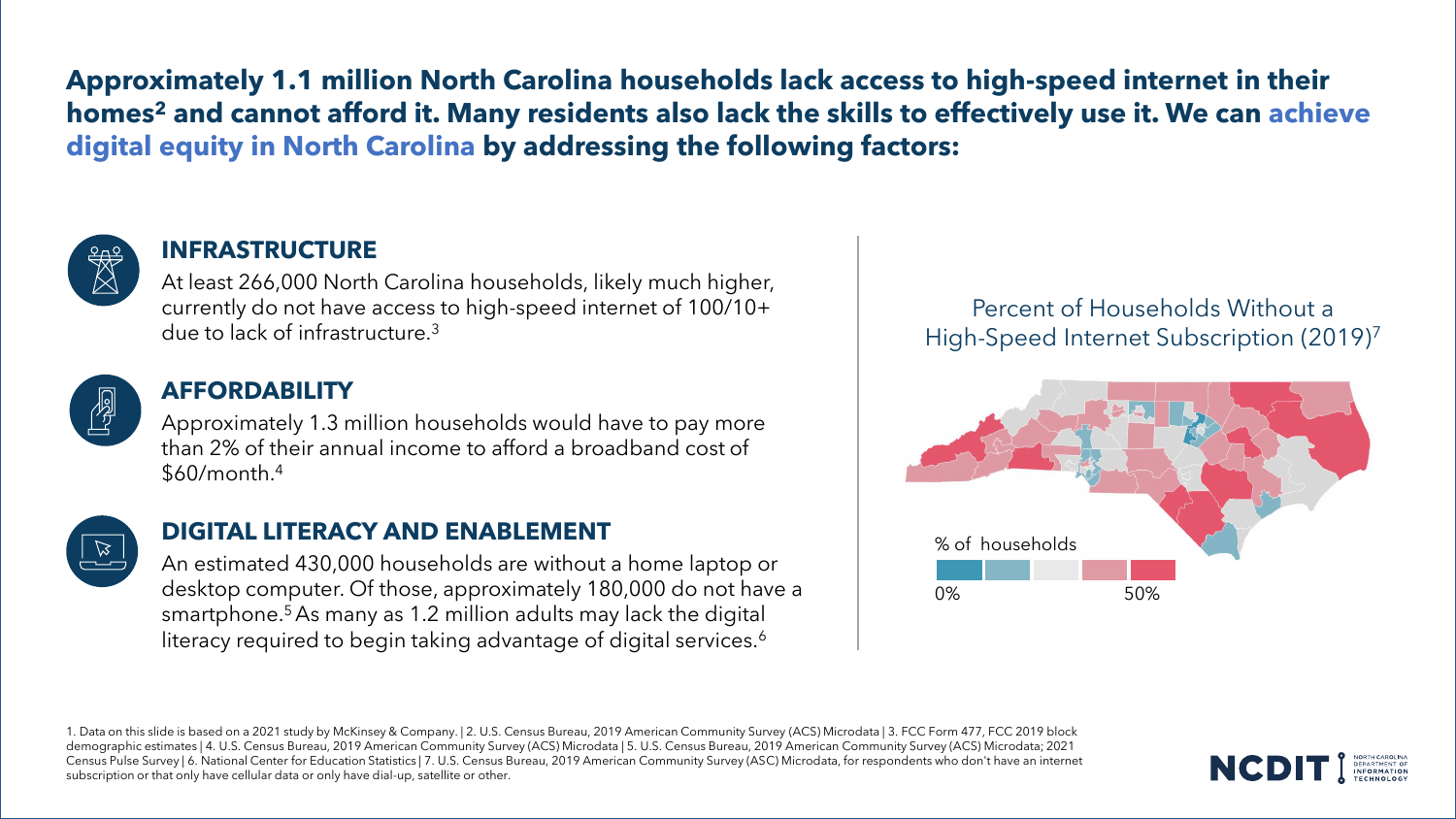### **Key Success Metrics**

|                         |                                                                   | <b>N.C. Today</b> | <b>N.C. 2025</b> |
|-------------------------|-------------------------------------------------------------------|-------------------|------------------|
| $\mathbb{R}^4$          | Households with broadband internet<br>access                      | "95.5%"           | 98%              |
| $\binom{1}{0}$          | Households with broadband internet<br>subscriptions               | 73%               | 80%              |
| $\bigl((\varphi)\bigr)$ | Households with children with broadband internet<br>subscriptions | 81%               | 100%             |
|                         | Adoption rates across racial subgroups                            |                   |                  |
|                         | <b>Native American</b><br>$\bullet$                               | 57%               | 80%              |
|                         | <b>Black</b><br>$\bullet$                                         | 64%               | 80%              |
|                         | Latinx<br>$\bullet$                                               | 68%               | 80%              |
|                         | White<br>$\bullet$                                                | 76%               | 80%              |
|                         |                                                                   |                   |                  |

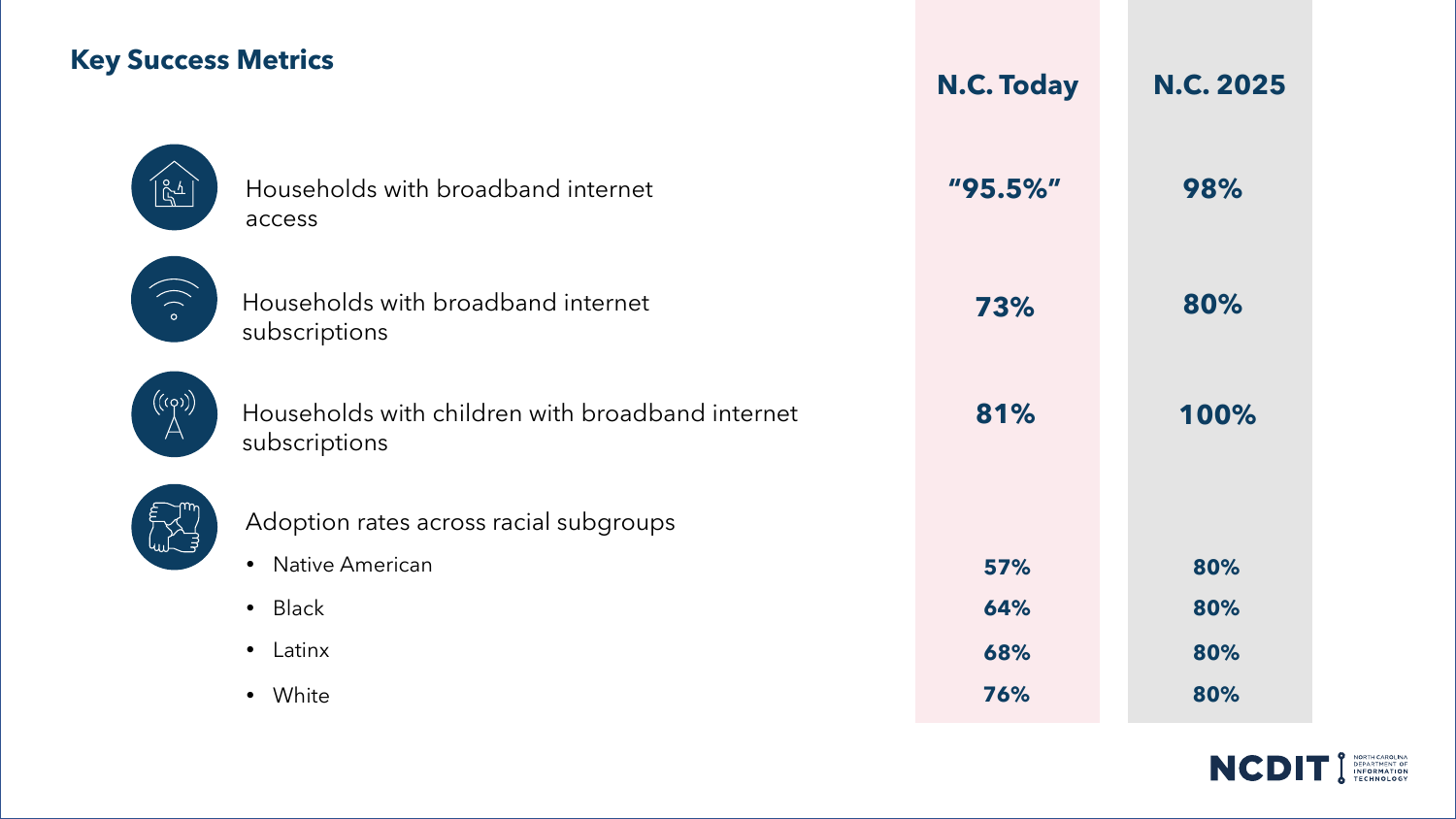**Governor Cooper's plan invests about \$1 billion of American Rescue Plan funds (and \$30 million of state funds) in the following areas to achieve digital equity in North Carolina.** We will also leverage significant private sector investment.

| 赞<br><b>INFRASTRUCTURE</b> | \$971M | Ensure availability of internet service at speeds of at least 100/20 Mbps for<br>more than 98% of North Carolina households. |
|----------------------------|--------|------------------------------------------------------------------------------------------------------------------------------|
|                            | \$380M | <b>GREAT Grant</b>                                                                                                           |
|                            | \$400M | • Completing Access to Broadband (CAB)                                                                                       |
|                            | \$90M  | <b>Stop Gap Solutions</b>                                                                                                    |
|                            | \$100M | Broadband Make Ready Accelerator (Pole Replacement Fund)<br>$\bullet$                                                        |
|                            | \$1M   | <b>Broadband Mapping</b>                                                                                                     |
|                            |        |                                                                                                                              |





Improve awareness and enable North Carolinians to realize the benefits of high-speed internet through digital literacy and upskilling aimed at accessing the digital economy. \$50M **AWARENESS AND** 





**ADMINISTRATIVE**  $\left[ \begin{array}{c} \frac{1}{315M} \end{array} \right]$  Supplement existing state administrative capacity to support high-speed internet efforts.